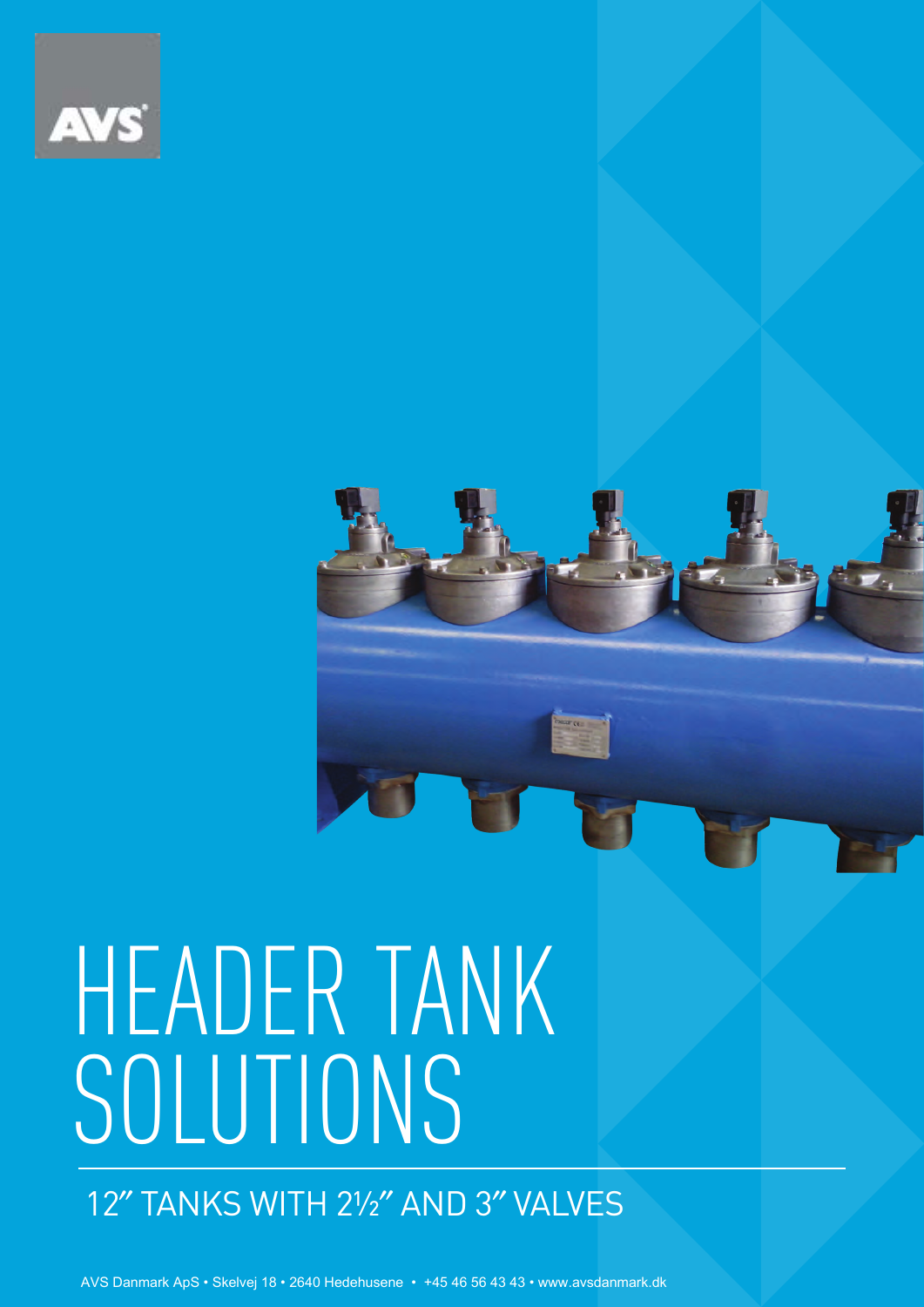12″ TANKS WITH 2½″ AND 3″ VALVES



### **DESCRIPTION**

The 3″ CA76MR, RCA76MR and the 2.5″ CA62MR and RCA62MR pulse-jet valves are designed for direct mounting to nominal 12″ diameter cylindrical manifolds. The 40MMR is designed for nominal 6″ diameter manifolds. The 62MR,76MR and 40MMR valves deliver very high flow performance and are suited to reverse pulse-jet dust collector applications for a wide range of installations. The MR range is built to an exceptional quality standard and is supported by dedicated and experienced applications engineers.

### **SUITABLE FOR**

Mounting to 12″ nominal diameter pipe schedule steel or stainless steel manifolds in dust collector applications in reverse pulse-jet filter cleaning. Typical applications include bag filters, cartridge filters, envelope filters, ceramic filters and sintered metal fibre filters

The MR Series valves are available for purchase in three configurations – as a stand-alone valve, with an outlet pipe, or assembled to a manifold as part of a complete filter cleaning solution.

### **CONSTRUCTION AND SPECIFICATIONS**

Body and top cover: Diecast aluminium Ferrule: 305 SS Armature: 430FR SS Diaphragm and seals: Nitrile or Viton Spring: 304 SS

### Screws: 302 SS and 304 SS

Outlet pipe: Schedule 40 wrought steel with surface protection (other materials on request)

Diaphragm Seat: Nitrile encapsulated mild steel or Viton encapsulated mild steel

### **INSTALLATION**

- 1. The valves are installed through the tank.
- 2. To avoid any potential operational problems it is preferable that the valves are not mounted underneath the tank where condensation may collect. All O-rings should be coated with a silicone-based lubricant or similar.
- 3. Tighten pipe outlets to 340Nm  $(251 ft·lbs)$ .

### **WEIGHTS**

- 4. Make electrical connections to solenoid or connect RCA pilot port to pilot valve (RCA valves only).
- 5. Ensure compressed air supply is dry and free from oil and dirt.
- 6. Check all cleaning system components are secure before applying pressure.
- 7. Apply moderate pressure and check for leaks.
- 8. Fully pressurise system.
- 9. Test fire and listen for proper actuation and crisp pulse noises.

### Note:

Minimum valve-to-valve separation distance must be considered with due regard to the applicable pressure vessel design code (e.g. ASME, PED) and the required tank pressure rating.

| <b>SIZE</b> | <b>INTEGRAL PILOT (CA)</b><br>kg (lb) | <b>REMOTE PILOT (RCA)</b><br>kg (lb) |  |
|-------------|---------------------------------------|--------------------------------------|--|
| 76MR        | 4.27 kg (9.41 lb)                     | $4.05$ kg $(8.93$ lb)                |  |
| 62MR        | 4.58 kg (9.41 lb)                     | 4.36 kg (8.93 lb)                    |  |
| 40MMR       | $1.63$ kg $(3.59$ lb]                 | $1.41$ kg $(3.11$ lb)                |  |

### **PRODUCT CHARACTERISTICS AND PERFORMANCE**

| <b>SIZE</b> | <b>FLOW</b>   | <b>PRESSURE RANGE</b>              | <b>TEMPERATURE RANGE °C (°F)*</b>                       |                                                            |  |  |
|-------------|---------------|------------------------------------|---------------------------------------------------------|------------------------------------------------------------|--|--|
|             | KV (CV)       | kPa (psi)*                         | <b>NITRILE SEALS</b>                                    | <b>VITON SEALS</b>                                         |  |  |
| 76MR        | 200 [233]     | 30 kPa/5 psi to<br>860 kPa/125 psi | $-40^{\circ}$ C $[-40^{\circ}$ F) to<br>82°C [179.6°F]. | $-29^{\circ}$ C $[-20.2^{\circ}$ F) to<br>232°C (449.6°F). |  |  |
| 62MR        | 150.7 (175.2) | 30 kPa/5 psi to<br>860 kPa/125 psi | $-40^{\circ}$ C $[-40^{\circ}$ F) to<br>82°C [179.6°F]. | $-29^{\circ}$ C $[-20.2^{\circ}$ F) to<br>232°C (449.6°F). |  |  |
| 40MMR       | 150.7 (175.2) | 30 kPa/5 psi to<br>860 kPa/125 psi | $-40^{\circ}$ C $[-40^{\circ}$ F) to<br>82°C [179.6°F]. | $-29^{\circ}$ C $[-20.2^{\circ}$ F) to<br>232°C (449.6°F). |  |  |

\* Unless limited by CRN.

#### **APPROVALS**

• 76MR CRN – Alberta (to 632 kPa/91.1 psi, 80°C/176°F)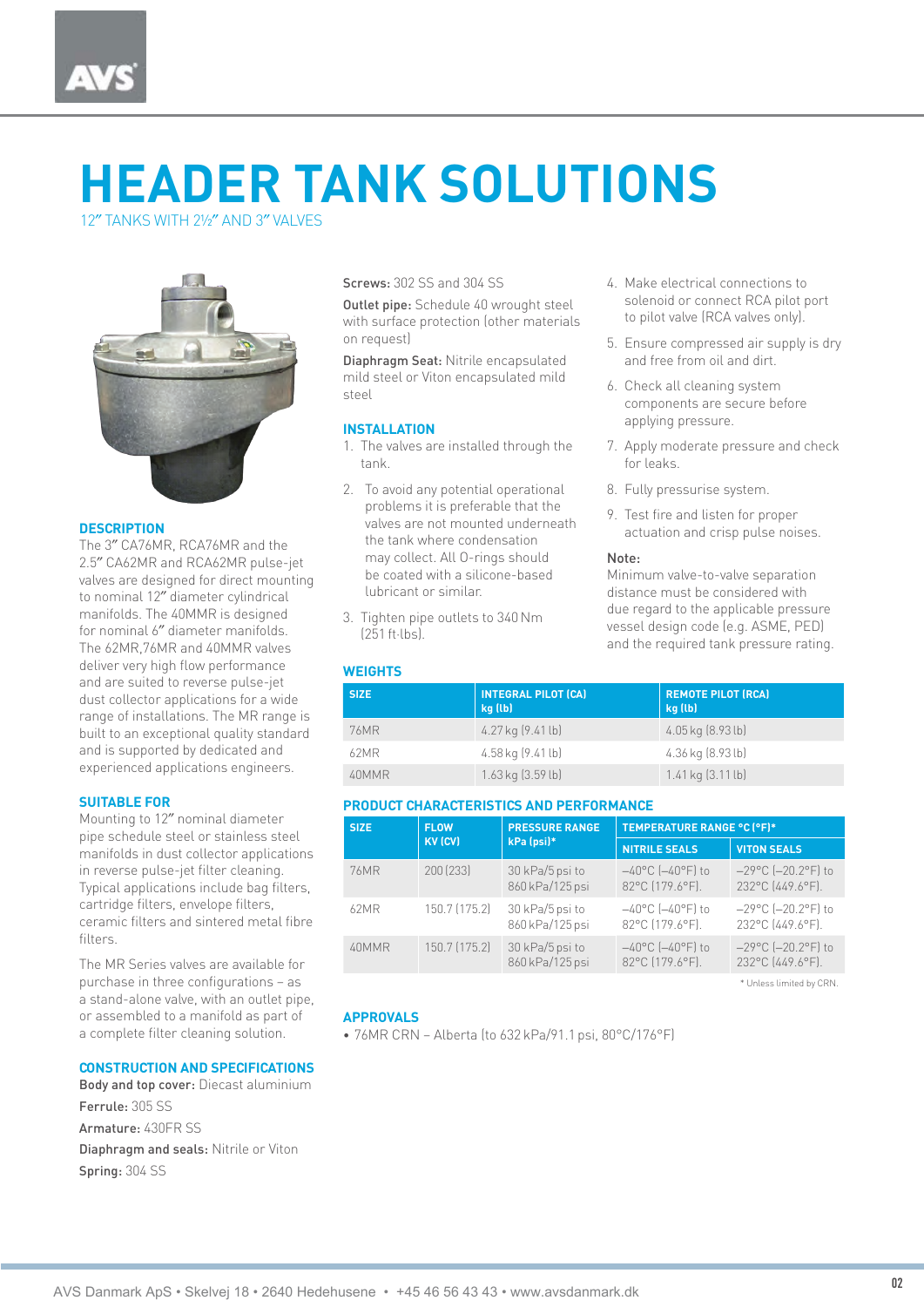12″ TANKS WITH 2½″ AND 3″ VALVES

### **OUTLET PIPE, WITHOUT MANIFOLD**



Outlet Pine 2.5˝ nominal for 62MR 3.0˝ nominal for 76MR







### **OPERATION**

Recommended on-time range: 50 to 500 ms.

Recommended time between pulses: 1 minute or greater.

### **MAINTENANCE**

Before conducting any maintenance activity on the system ensure that components are fully isolated from pressure and power supplies. Pressure and power should not be reapplied until the valve has been fully assembled. Diaphragm and pilot inspection should be conducted annually.

### **MAINTENANCE KITS**

|                                 | <b>NITRILE</b> | <b>VITON</b> |
|---------------------------------|----------------|--------------|
| CA/RCA76MR<br>Diaphragm Kit     | K7600          | K7601        |
| Pilot Repair Kit for all models | K0380          | K0384        |
| CA/RCA62MR<br>Diaphragm Kit     | K7604          | K7602        |

- Diaphragm kits include main and secondary diaphragms and all diaphragm springs.
- Pilot repair kit includes O-ring, armature assembly, armature spring and ferrule.

| <b>TYPE</b>  | <b>NOMINAL</b><br><b>PORT SIZE</b> | No.<br><b>DIAPH</b> | <b>PRESSURE RANGE (BAR)</b> |      | COIL | <b>KV</b> | <b>CV</b> |
|--------------|------------------------------------|---------------------|-----------------------------|------|------|-----------|-----------|
|              |                                    |                     | min.                        | max. |      |           |           |
| CA62MR 2.5"  |                                    |                     | (1.3)                       | 86   | YFS. | 150.7     | 175.2     |
| RCA62MR 2.5" |                                    |                     | $\cup$ 3                    | 86   | NO.  | 150.7     | 1752      |

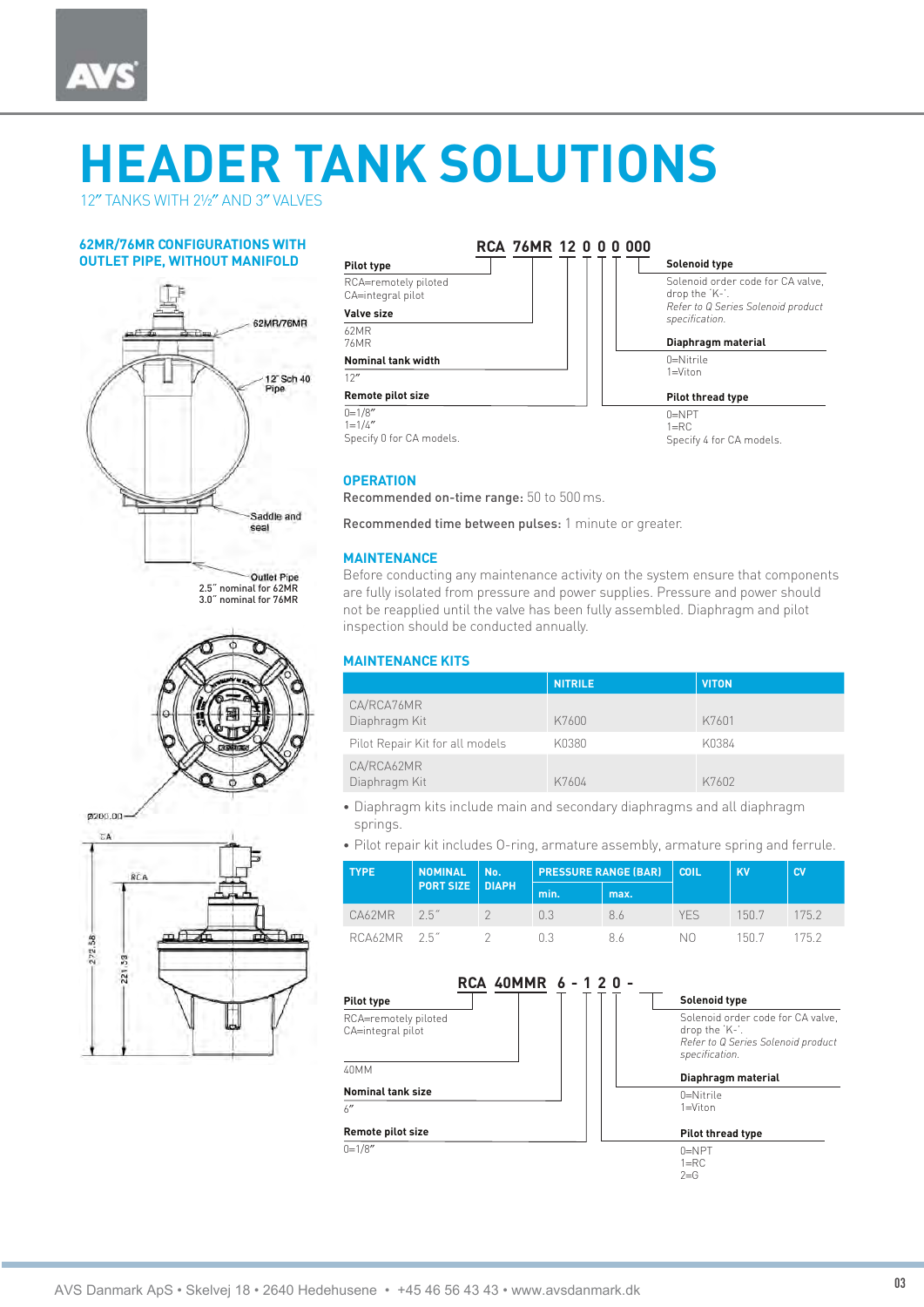12″ TANKS WITH 2½″ AND 3″ VALVES

### **INFORMATION WHEN ORDERING 62/76MR COMPLETE WITH MANIFOLD**



### **ORDER CODE**



available below. See 'Voltage Range QR Series' table.

### **TANK TEMPERATURE & PRESSURE RANGES** Carbon steel −40°C to 110°C −40°F to 230°F Stainless steel −50°C to 93°C −58°F to 199°F Pressure range 100 kPa to 800 kPa 14.5 psi to 116 psi

### **CERTIFICATIONS**



| 12" MINIMAL PITCH DISTANCES                                          |                                                 |                                                 |                                                                            |  |  |  |
|----------------------------------------------------------------------|-------------------------------------------------|-------------------------------------------------|----------------------------------------------------------------------------|--|--|--|
| <b>HEADER MATERIAL</b><br><b>CALCULATION STANDARD</b><br><b>WALL</b> | <b>CARBON STEEL</b><br><b>ASME</b><br>$6.35$ mm | <b>CARBON STEEL</b><br><b>ASME</b><br>$7.14$ mm | <b>STAINLESS STEEL</b><br>ASME/PED AT TEMPERATURE DESIGN 70°C<br>$4.57$ mm |  |  |  |
| 400 kPa                                                              | $203 \,\mathrm{mm}/8''$                         | $203 \,\mathrm{mm}/8''$                         | $203 \,\mathrm{mm}/8''$                                                    |  |  |  |
| 500 kPa                                                              | $203 \,\mathrm{mm}/8''$                         | $203 \,\mathrm{mm}/8''$                         | $214$ mm/8.4"                                                              |  |  |  |
| 600 kPa                                                              | $210 \,\mathrm{mm} / 8.3''$                     | $205 \,\mathrm{mm/s}$ .1"                       | 227 mm/8.9"                                                                |  |  |  |
| 700 kPa                                                              | $215 \,\mathrm{mm} / 8.5$ "                     | $210 \,\mathrm{mm} / 8.3''$                     | 240 mm/9.4"                                                                |  |  |  |
| 800 kPa                                                              | $225$ mm/8.9"                                   | $215 \,\mathrm{mm} / 8.5$ "                     | 257 mm/10"                                                                 |  |  |  |
| 860 kPa                                                              | $230 \text{ mm}/9.1$ "                          | 220 mm/8.7"                                     | 268 mm/11"                                                                 |  |  |  |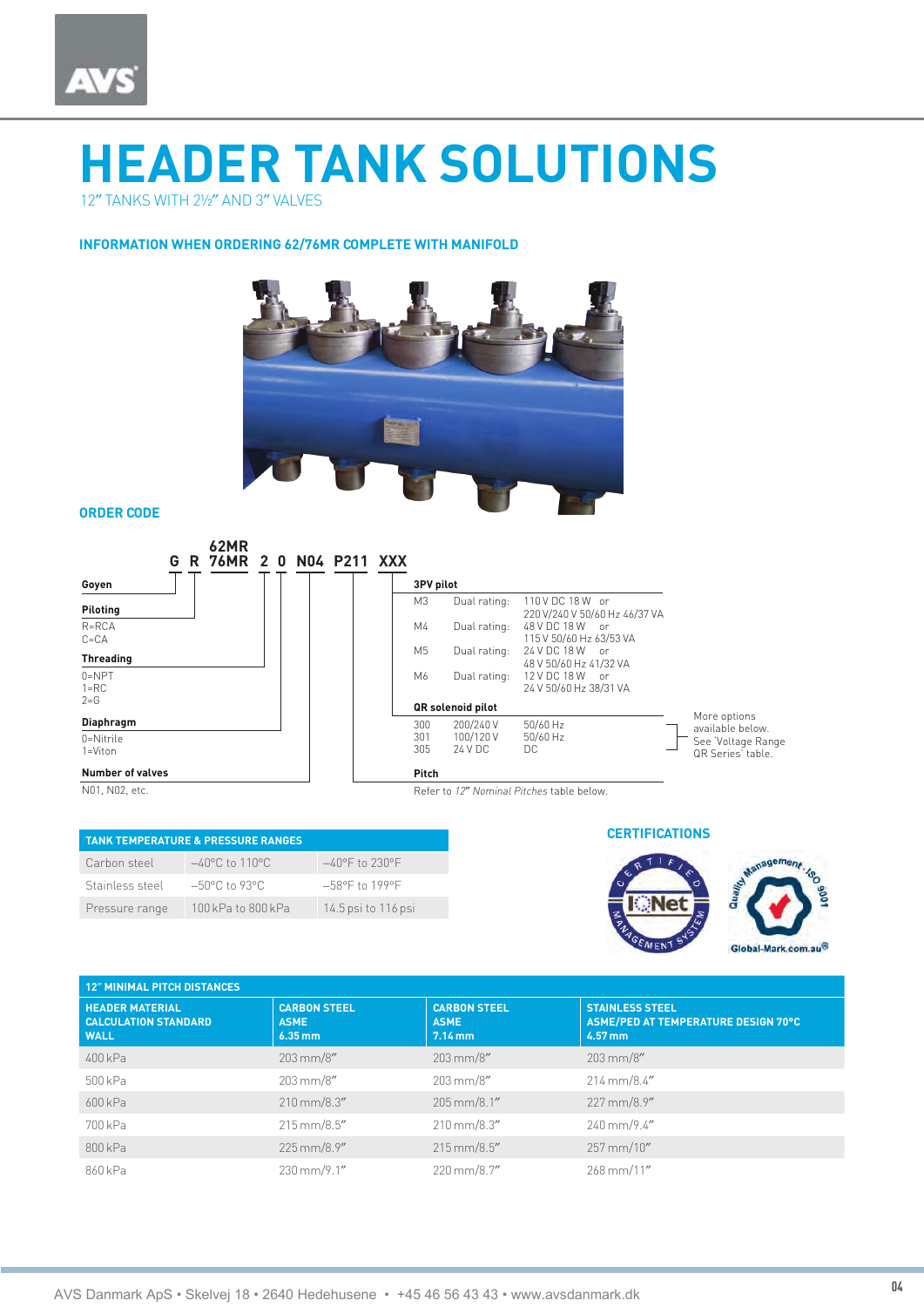12″ TANKS WITH 2½″ AND 3″ VALVES

### **TANK DIMENSIONS**





Valve Blowpipe

| <b>ØTANK</b> | I ØFA |                       | SHORT<br>UNTHREADED |                         | LONG<br>UNTHREADED   L |                    | LONG   ØGGAS |       |                             |                    |
|--------------|-------|-----------------------|---------------------|-------------------------|------------------------|--------------------|--------------|-------|-----------------------------|--------------------|
| <b>DN12"</b> |       | 88.9 187 mm/<br>7.4'' | <b>TS520</b>        | $80 \text{ mm}$<br>21'' | <b>TL520</b>           | $140$ mm/<br>5.5'' | TF520.       | 2.5'' | $130 \text{ mm}$ /<br>5.1'' | $140$ mm/<br>5.5'' |



 $\hat{(\,\,)}$  N°2 1/4" Female sockets

|               | $\boxed{\emptyset}$ TANK $\boxed{\emptyset}$ VALVE $\boxed{\text{P min.}}$ |                             | K min.                 | W                         | <b>ØM</b> |
|---------------|----------------------------------------------------------------------------|-----------------------------|------------------------|---------------------------|-----------|
| $DN12''$ 2.5" |                                                                            | $205 \,\mathrm{mm}^*/8.1''$ | $130 \text{ mm}/5.1$ " | $25 \,\mathrm{mm}/0.98''$ | 2''       |

\* Refer to *12*″ *Nominal Pitches* table above.

| TO BE COMPLETED BY CUSTOMER |                                                 |  |  |  |  |
|-----------------------------|-------------------------------------------------|--|--|--|--|
|                             | DISTANCE REQUIRED   NUMBER OF VALVES   OPTIONAL |  |  |  |  |
|                             |                                                 |  |  |  |  |